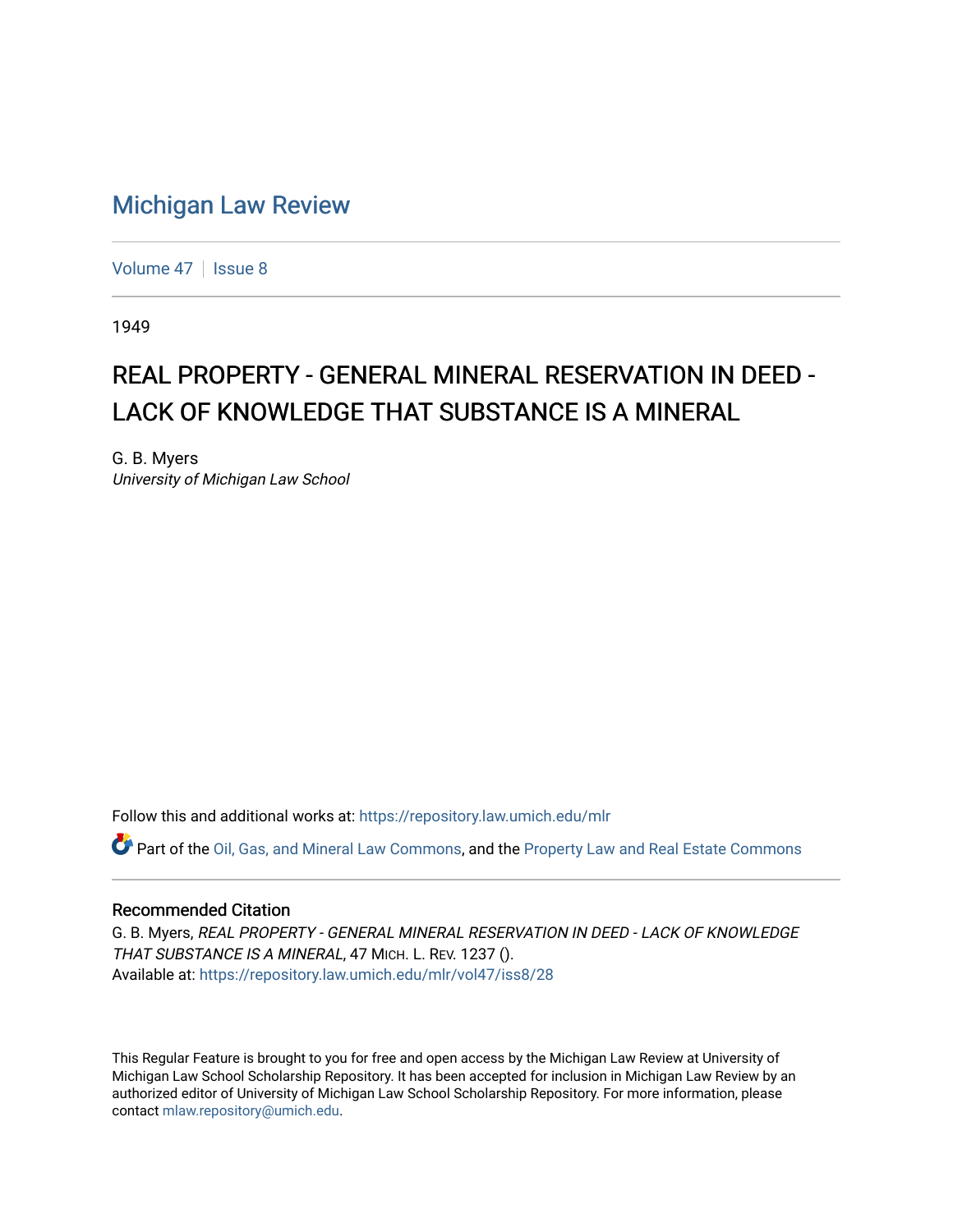REAL PROPERTY  $-$  GENERAL MINERAL RESERVATION IN DEED  $-$  LACK of KNOWLEDGE THAT SuBSTANCE Is A MINERAL-In 1892 plaintiff's predecessor in title contracted to convey certain land to defendant, subject to a reservation<sup>1</sup> of "all coal and mineral deposits in and upon said lands," and in 1896 he executed a deed to defendant containing the same reservation. Plaintiff, in 1947, filed a bill to quiet title to bauxite deposits on the land. *Held,* bill dismissed.2 Bauxite,

<sup>1</sup> Although the legal effect of such language is that of an exception, the courts commonly refer to these provisions as mineral "reservations." 40 C.J., Mines and Minerals, §557; 4 TIFFANY, LAw OF REAL PROPERTY, 3d ed., §973 (1939).

<sup>2</sup> Three justices dissented without opinion.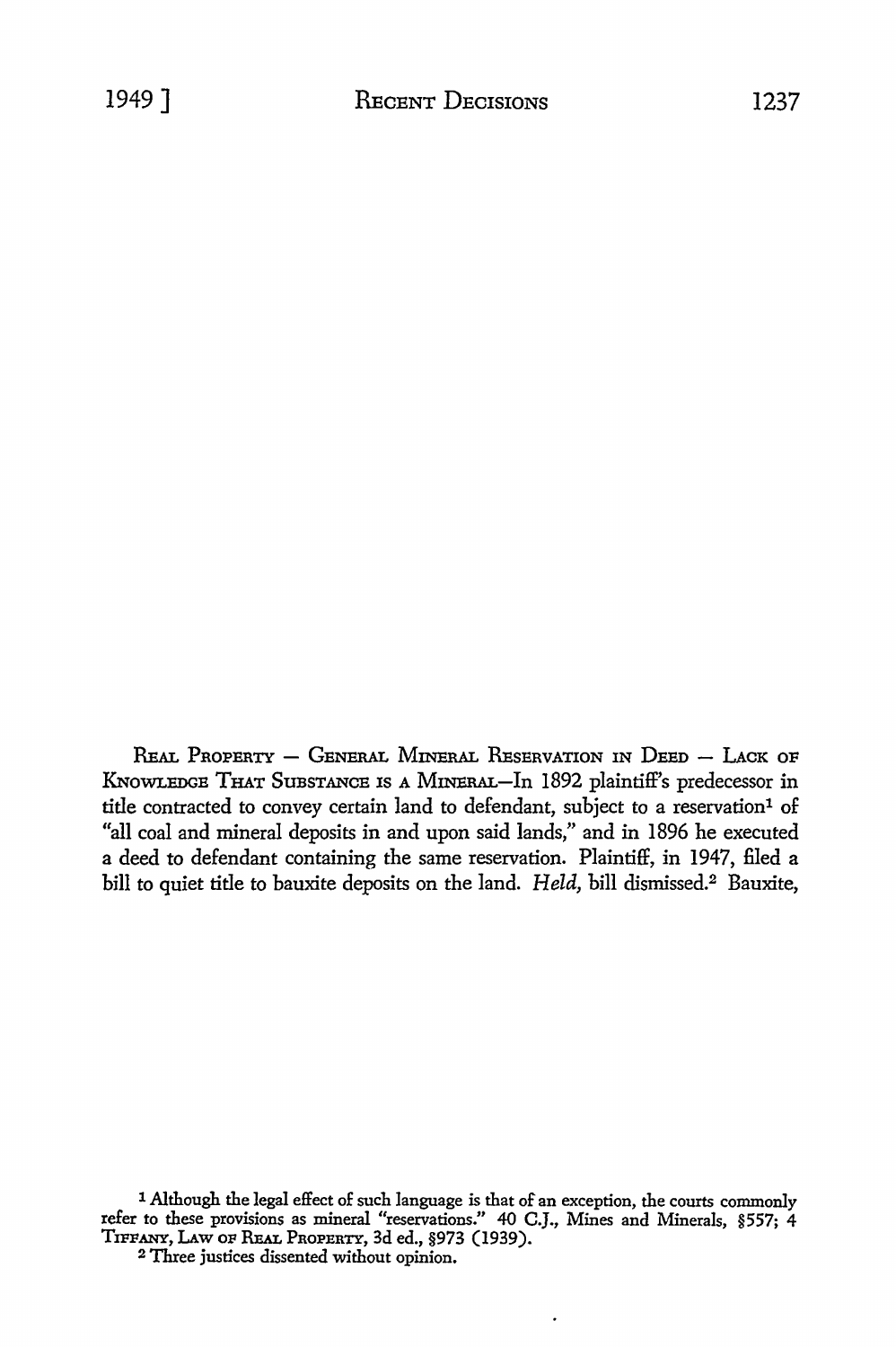not being generally regarded as a mineral at the time of conveyance, was not intended to be within the operation of the mineral reservation. *Carson v. Missouri Pac. R. Co.,* 212 Ark. 963, 209 S.W. (2d) 97 (1948).

It is well settled that land may be severed and conveyed in horizontal as well as vertical estates.3 The question: of the principal case appears to be: what portions of the sub-surface area were reserved under the general description "all coal and mineral deposits"? A "mineral" is generally defined as any inorganic substance, except common soil or rock, which can be taken from the land.<sup>4</sup> Bauxite is well within this general definition, and the principal case so concedes. While this appears to be the first case concerning bauxite, a similar problem has arisen many times with respect to petroleum.<sup>5</sup> In those cases the general rule is, langauge to the contrary not appearing, that petroleum is within the operation of a general mineral reservation.<sup>6</sup> The courts look upon use of the word "mineral" as a clear expression of an intent to include all that is within a broad definition of that word, and, to restrict this broad meaning, express qualifications are required. The minority rule, followed in the principal case, while recognizing petroleum as a mineral, does not include it within the operation of a general mineral reservation if the deed in question antedated popular knowledge that petroleum was a mineral.<sup>7</sup> The reasoning of these cases appears to be that the grantor could not have intended to reserve a substance the existence of which as a mineral was unknown at the time of the conveyance.<sup>8</sup> Careful reading indicates, however, that in many of the petroleum cases purporting to follow the majority rule, factors were present

s 1 BARRINGER & AnAMs, THE LAW OF Mnrns & MINING 35 (1900); 40 C.J., Mines and Minerals, §969; 2 TIFFANY, THE LAW OF REAL PROPERTY, 3d ed., §§585, 587 (1939).

<sup>4</sup> 2 Bouvier Law Dictionary, Rawle's 3d rev., p. 2213 (1914).

<sup>5</sup>See cases collected in 17 A.L.R. 156 at 162 (1922); 86 A.L.R. 983 at 986 (1933); LINDLEY ON Mims, 3d. ed., §§86-95 (1914).

<sup>6</sup>Anderson & Kerr Drilling Co. v. Bmhlmeyer, 134 Tex. 574, 136 S.W. (2d) 800 (1940); Rowe v. Chesapeake Mineral Co., (C.C.A. 6th, 1946) 156 F. (2d) 752. See also No. Pac. Rw. Co. v. Soderberg, 188 U.S. 526, 23 S.Ct. 365 (1903), interpreting statutory mineral exceptions made in 1864 and 1866; Waugh v. Thompson Land & Coal Co., 103 W.Va. 567, 137 S.E. 895 (1927); Warren v. Clinchfield Coal Corp., 166 Va. 524, 186 S.E. 20 (1936); Barker v. Campbell-Ratcliff Land Co., 64 Okla. 249, 167 P. 468 (1917).

<sup>7</sup>The leading case following this view has been thought to be Dunham and Shortt v. Kirkpatrick, 101 Pa. 36, 47 Am. Rep. 696 (1882), which first expressed what is called the "Pennsylvania rule." The force of this decision has been somewhat weakened by Gill v. Weston, 110 Pa. 312, 1 A. 921 (1885). For a more authoritative decision see Detlor v. Holland, 57 Ohio St. 492, 49 N.E. 690 (1898). For discussion of the rule in England, see 173 Law TIMES 446 (1932).

The Arkansas court in two previous cases brought by plaintiff held that petroleum was not within the mineral reservations of two deeds executed at the same time, by the same grantor and identical in language with the deed in the principal case. Mo. Pac. R. Co., v. Furqueron, 210 Ark. 460, 196 S.W. (2d) 588 (1946); Mo. Pac. R. Co. v. Strohacker, 202 Ark. 645, 152 S.W. (2d) 557 (1941).

<sup>8</sup>It is important to note that the principal case is not authority for the proposition that the granter, to reserve or convey minerals, must know of the presence of a specific mineral in the land in question or even in the region as a whole.